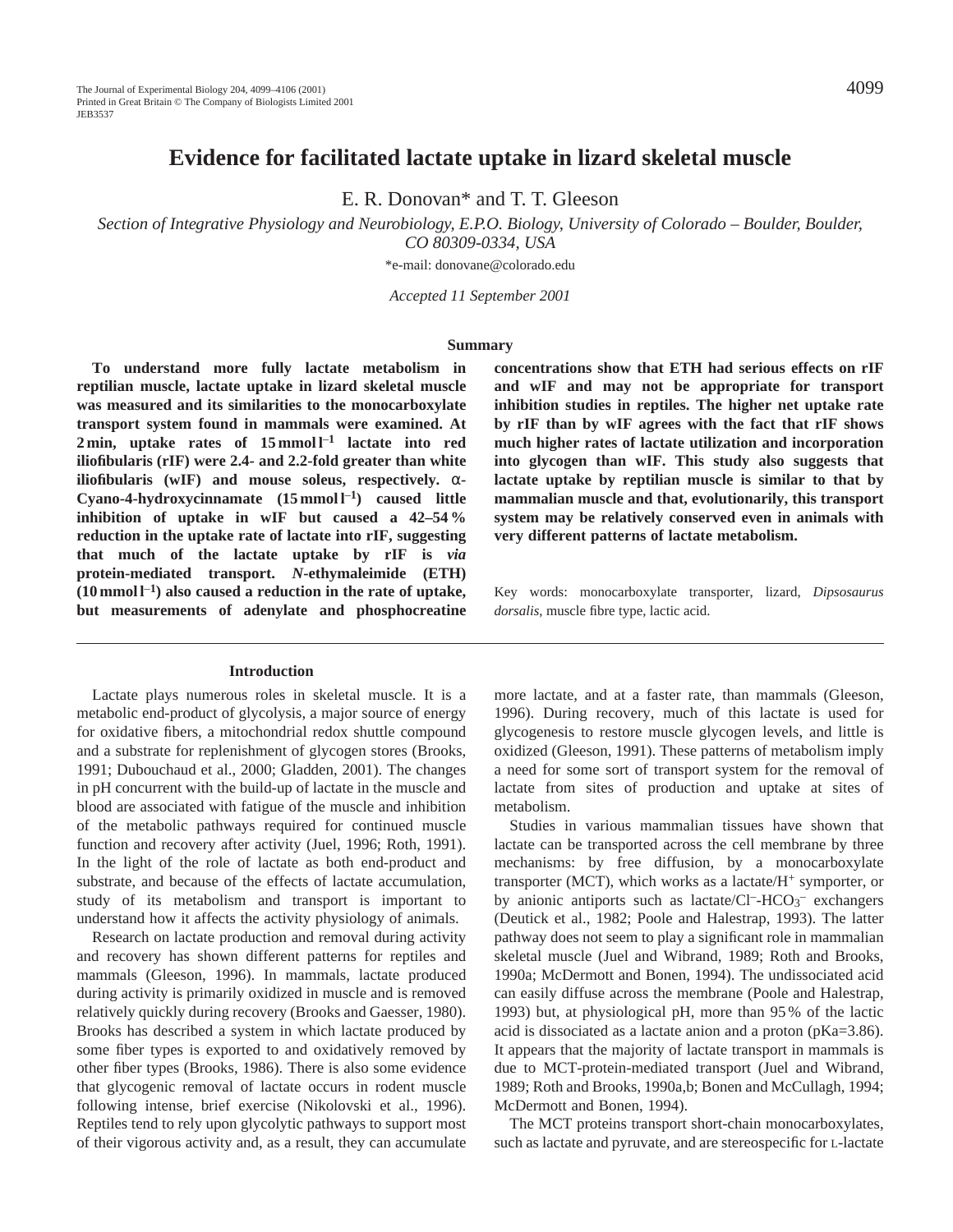# 4100 E. R. Donovan and T. T. Gleeson

over D-lactate. They have been shown to be inhibited both by non-specific protein modifiers and by non-transportable monocarboxylate analogs (Juel and Wibrand, 1989; Roth and Brooks, 1990a; Poole and Halestrap, 1993; McDermott and Bonen, 1994). A number of different isoforms of the protein have been identified, with specific isoforms being associated with different tissues (Halestrap and Price, 1999). MCT1 content correlates with a muscle's oxidative capacity, while MCT4 is expressed more in glycolytic fibers (McCullagh et al., 1996; Pilegaard et al., 1999; Halestrap and Price, 1999; Bonen et al., 2000).

Despite the work done on mammals, only a small number of studies have investigated the transport of lactate in other animals. A study of crustaceans suggests a lack of any facilitated lactate transport (Kinsey and Ellington, 1996). Studies of lactate efflux in rainbow trout muscle seem to show transport similar to that observed in mammals, but studies of uptake indicate some significant differences in responses to inhibitors and suggest the possibility of active transport, with lactate being taken up against its electrochemical gradient (Wang et al., 1997; Laberee and Milligan, 1999). These processes have yet to be examined in reptiles, and their study will help develop our understanding of the evolutionary history of lactate transport. Because of the high degree of dependence on glycolytic metabolism for activity of many reptiles (Bennett, 1978), knowledge of the mechanism of lactate transport in reptilian skeletal muscle will also be a key to understanding the physiological limitations on the activity capabilities of this class of animals.

The goal of this study was to examine the reptilian lactate transport system in the context of the recovery metabolism of the desert iguana *Dipsosaurus dorsalis*. This study attempted to describe lactate uptake in both oxidative and glycolytic skeletal muscle fibers of *D. dorsalis*. The responses of these muscles to various inhibitors that have been shown to inhibit the MCT proteins of mammals were measured to determine whether they have a lactate transport systems similar to those of mammals.

### **Materials and methods**

## *Animals care/tissue preparation*

Fifteen desert iguanas (*Dipsosaurus dorsalis*) were collected near Cathedral City, CA, USA, on permit from California Fish and Game and housed in sandy cages with 24-h access to a heat lamp and ample hiding places; they were segregated by sex. They were fed a diet of lettuce mixed with powdered rat chow three times weekly. Lizards were killed by decapitation. The iliofibularis muscle (IF) was removed and placed in a lizard Ringer's preparation solution (Guillette, 1982), with final concentrations of solutes (in mmol  $l^{-1}$ ) as follows: NaCl, 157.0; KCl, 4.6; NaHCO3, 12.0; CaCl2, 1.45; NaH2PO4**.**1H2O, 2.6; MgSO<sub>4</sub>, 1.1. The solution was bubbled with  $95\%$  O<sub>2</sub> and 5 % CO2. The IF has distinct red and white sections (rIF and wIF, respectively), which are composed primarily of oxidative and glycolytic fibers, respectively (Putnam et al., 1980). These

sections were separated from each other, further divided into two (rIF) or three (wIF) bundles and cleaned of damaged fibers under 7.5× magnification. Each bundle was pinned at resting length through its tendons to Tygon mounts.

Five mice (*Mus domesticus*) from an outbred stock (CF-1) were obtained from Sasco Inc., housed in a common cage on a 12 h:12 h light:dark cycle and given food and water *ad libitum*. The mice were killed by cervical dislocation. The soleus muscle (SOL) was removed from the limb and placed in Ringer's preparation solution (Dawson et al., 1998) bubbled with 95 % O<sub>2</sub> and 5 % CO<sub>2</sub>. The muscle was separated into two fiber bundles, which were then cleaned of damaged fibers and mounted. All procedures were approved by the animal care and use committee of the University of Colorado.

## *Incubation media*

Radiochemicals were obtained from ICN Pharmaceuticals (L-[U-14C]lactic acid and D-[U-14C]lactic acid) and NEN  $(sucrose[fructose-1-<sup>3</sup>H(N)])$ . All other chemicals were purchased from Sigma Chemical. All solutions described below were made using the Ringer's (either mouse or lizard, as appropriate) solutions described for use in the tissue preparation above, plus additional chemicals as indicated below. All the solutions were equilibrated with  $95\%$  O<sub>2</sub> and 5 % CO<sub>2</sub>.

After mounting, muscle bundles were placed for 30 min in a pre-incubation solution with  $5 \text{ mmol } 1^{-1}$  lactate to establish an intracellular concentration in all the fiber bundles similar to that found in resting *D. dorsalis* muscle (Crocker et al., 2000). The pre-incubation solution also contained no inhibitor (control), 15 mmol l–1 α-cyano-4-hydroxycinnamate (CIN) or 10 mmol l–1 *N*-ethymaleimide (ETH). A decrease in the rate of lactate uptake in the presence of ETH, which is a general sulfhydryl modifier, and CIN, which acts as non-transportable monocarboxylate analog, is frequently used as an indicator of protein-mediated transport (Watt et al., 1988; Roth and Brooks, 1990a; McDermott and Bonen, 1994; Laberee and Milligan, 1999). Both ETH and CIN were dissolved directly in the Ringer's incubation solution. The solutions for all incubations were at 37 °C and pH 7.4 for mouse muscle fiber bundles and 40 °C and pH 7.2 for lizard muscle fiber bundles.

After pre-incubation, muscle fiber bundles were used in one of three separate procedures. The first two tested how incubation time and external lactate concentration affected estimates of rates of lactate uptake. In the first procedure, muscle bundles were moved from the control pre-incubation solution into a  $15$  mmol  $l^{-1}$  lactate incubation solution containing 18.5 kBq of  $[{}^{14}$ C]lactate and 37 kBq of  $[{}^{3}$ H]sucrose and were incubated for 1–15 min. In the second procedure, bundles were incubated with radiolabeled sucrose and either Lor D-lactate as above for 2 min in L- or D-lactate concentrations of  $5-100$  mmol  $1^{-1}$ . To maintain the same osmolarity in all incubations and prevent any effects of osmotic change, these solutions had their NaCl concentrations decreased in proportion to the amount of sodium lactate added. The third procedure determined the effects of different lactate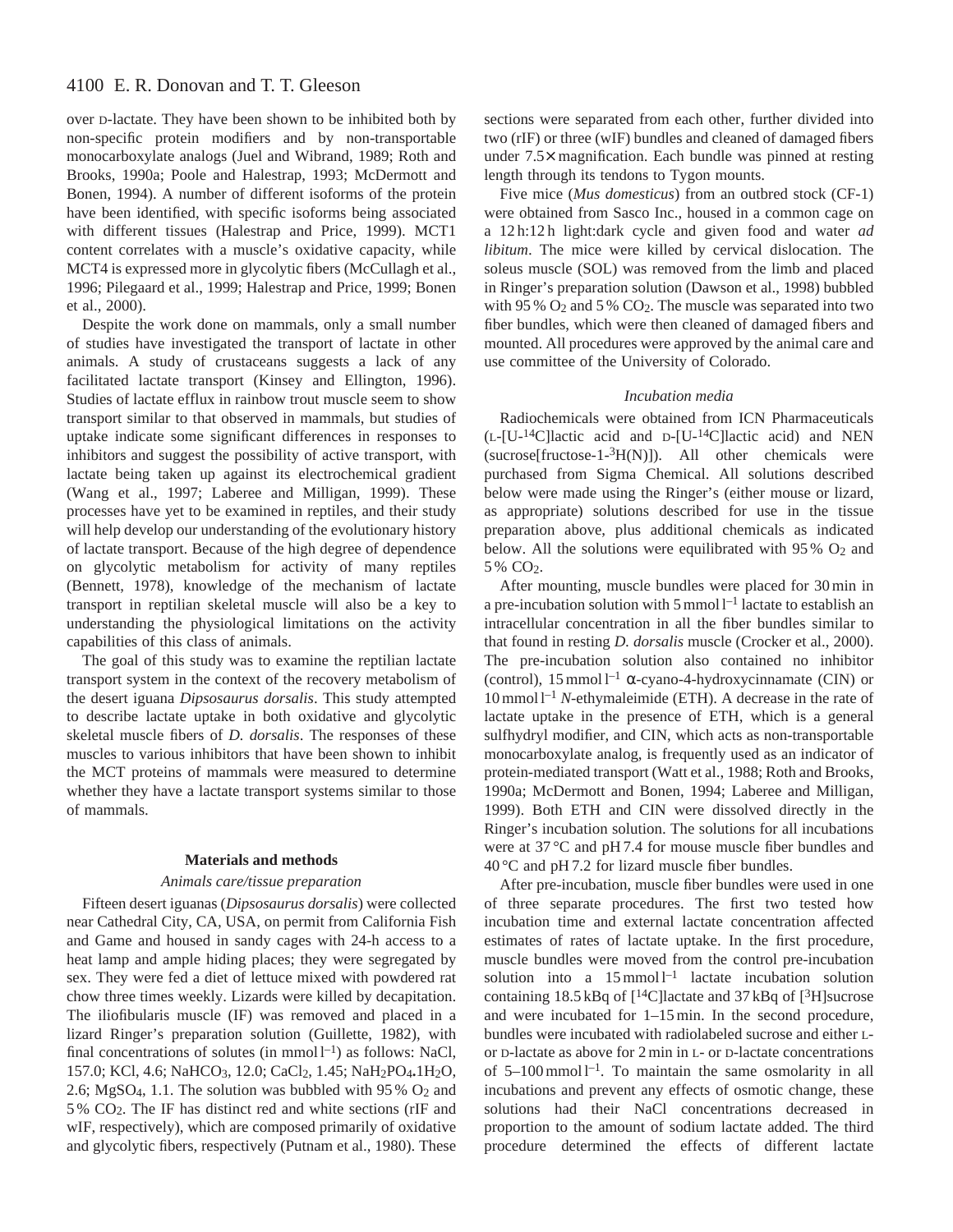concentrations and different inhibitors on lactate uptake in lizard muscle. In this procedure, bundles were moved from the pre-incubation solution into solutions containing either 5 or 15 mmol  $1^{-1}$  lactate,  $1^{14}$ C lactate,  $1^{3}$ H sucrose and either the same inhibitor as in their pre-incubation or a non-inhibitor control. These incubations were carried out for 2 min. After each incubation, muscle bundles were immediately blotted, frozen in liquid  $N_2$  and stored at  $-70$  °C until analyzed (usually within 3 days). A sample of each incubation solution was also frozen for later analysis.

#### *Lactate uptake measurement*

Pre-weighed frozen muscle samples were dropped into  $0.3$  ml of hot 1 mol  $1^{-1}$  NaOH, vortexed for 5 s and placed in boiling water bath for 20 min. This solution was neutralized with 0.3 ml of 1 mol  $l^{-1}$  HCl and allowed to cool for 20 min. To measure lactate uptake, 0.4 ml of the neutralized solution was added to 3 ml of Scintiverse II scintillation cocktail. The incubation medium was prepared for analysis by adding 0.3 ml to 3 ml of Scintiverse cocktail. An LKB Wallac, model 1204 liquid scintillation counter, which has integrated software capable of counting in multiple emission spectrum windows, was used to measure 3H and 14C radioactivity concurrently in each sample. Lactate uptake was calculated from 14C uptake, using the  $[3H]$  sucrose as an extracellular space marker to correct for the 14C in the extracellular space (Juel and Wibrand, 1989). The following equation was used to determine [14C]lactate uptake in units of disintegrations per minute  $(disints min<sup>-1</sup>):$ 

$$
[{}^{14}C]\text{lactate uptake} = [{}^{14}C]\text{lactate_m} -
$$

$$
([{}^{14}C]\text{lactate_{inc} / [{}^{3}H]\text{successe}_{inc})([{}^{3}H]\text{successe}_m), (1)
$$

where the subscripts m and inc indicate total disints min–1 for muscle and incubation solution, respectively. The disints min–1 values were then converted into nmoles of lactate using the specific activity of lactate in the incubation solution.

#### *Metabolite assays*

Muscle samples were analyzed for adenylates and phosphagens using high-performance liquid chromatography (HPLC), at rest, immediately after dissection and after each of the incubation treatments. Resting samples were obtained by freeze-clamping the entire leg immediately after decapitation and then dissecting out the frozen muscle. Post-dissection samples were obtained by freezing the muscle fiber bundles in liquid  $N_2$  immediately after they had been mounted on the Tygon strip.

Frozen sections of each muscle were ground in a 10-fold dilution of  $6\%$  ice-cold HClO<sub>4</sub> and then neutralized with  $5 \text{ mol}$ <sup>-1</sup> K<sub>2</sub>CO<sub>3</sub>. This solution was centrifuged for 5 min, and the supernatant was decanted and centrifuged for 6 min at 10 000 revs min–1, frozen, thawed and centrifuged again for 6 min at  $10000$  revs min<sup>-1</sup>. This last supernatant was and filtered through a Rainin  $0.45 \,\mathrm{\upmu m}$  filter. Supernatant  $(10 \,\mathrm{ml})$ was injected into a mobile phase consisting of  $65$  mmol  $l^{-1}$ KH2PO4 and acetonitrile (1:2.1), at a pH of 6.9, which flowed

through a Microsorb MV-100A amino propyl column at a rate of  $1.0 \text{ ml min}^{-1}$ . The effluent was analyzed with a Rainin Dynamax spectrophotometer (model UV-C) at 245 nm for AMP, ADP and ATP in series with a Millipore Lambda Max spectrophotometer (model 481) at 205 nm for creatine and phosphocreatine. Standards were prepared and analyzed in the same manner as samples, and their metabolite concentrations did not change significantly with multiple freeze/thaw cycles. Lactate concentrations in the muscles after the 30 min preincubation were measured spectrophotometrically (Gleeson, 1985).

Adenylate energy charge (AEC) was calculated as:

 $AEC = (\text{[ATP]} + \frac{1}{2}[\text{ADP}]) / ((\text{ATP]} + [\text{ADP}] + [\text{AMP}].(2)$ 

#### *Statistical analyses*

The results were analyzed using the program StatView ver. 5.0.1 (SAS Institute Inc.). Multiple regression analysis was used to test the effects of incubation time, external lactate concentration and muscle characteristics on lactate uptake. A one-group *t*-test was used to determine whether the intracellular lactate concentration was significantly different from  $5 \text{ mmol } l^{-1}$  after the pre-incubation. Analysis of variance (ANOVA) with Fisher's PLSD analysis was used to compare the following; rIF, wIF and SOL uptake rates at 2 min, control lactate uptake rates between, and the inhibitor effects within, the 5 and  $15$  mmol  $l^{-1}$  lactate incubations, and the AEC and creatine, phosphocreatine concentrations throughout the procedure. All rates and concentrations reported are means ± S.E.M. All effects were considered significant at  $P \le 0.05$ .

#### **Results**

Neither the mass of the animal nor the diameter or mass of the muscle fiber bundle (Table 1) was found to have any significant correlation to the rates of lactate uptake in the time-

Table 1. *Data for the animals and muscle bundles used in incubations*

|                      | Mean  | S.E.M. | N  |  |
|----------------------|-------|--------|----|--|
| Animal mass (mg)     |       |        |    |  |
| Mouse                | 30.72 | 3.63   | 5  |  |
| Lizard               | 67.96 | 20.80  | 10 |  |
| Muscle mass (mg)     |       |        |    |  |
| Soleus               | 4.35  | 1.13   | 20 |  |
| Red IF               | 13.63 | 5.51   | 38 |  |
| White IF             | 26.55 | 13.30  | 55 |  |
| Muscle diameter (mm) |       |        |    |  |
| Soleus               | 1.02  | 0.10   | 3  |  |
| Red IF               | 1.22  | 0.25   | 36 |  |
| White IF             | 1.48  | 0.39   | 48 |  |
| IF, iliofibularas.   |       |        |    |  |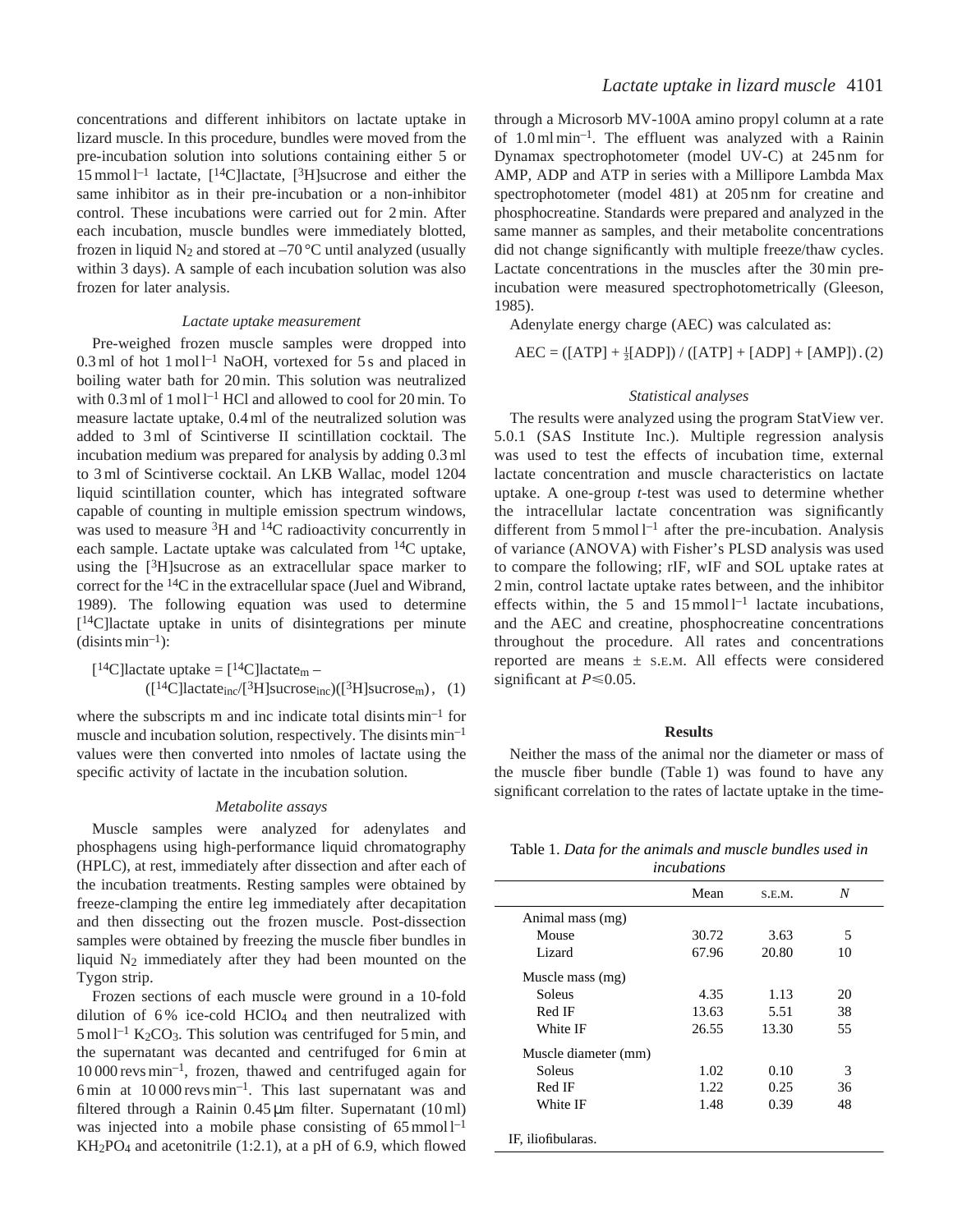

Fig. 1. Mean rate of lactate uptake by mouse soleus muscle during 1–15 min incubations. Values are means ± S.E.M., *N*=3–5, except at 10 min where *N*=2. At some points error bars are smaller than the symbols.

course experiments for *D. dorsalis* (partial regression coefficient *P*-values: for animal mass, *P*=0.35; for bundle mass, *P*=0.93; for bundle diameter, *P*=0.77). As a result, these variables were not included in subsequent analyses of the effects of inhibitors on the rate of lactate uptake. Each muscle bundle was considered to be an independent sample because of the 30 min pre-incubation treatment. Pre-incubation of bundles in 5 mmol  $l^{-1}$  lactate established an intracellular lactate concentration of  $4.7 \pm 1.2$  mmol<sup>1-1</sup> (*N*=10), which was not significantly different from 5 mmol  $l^{-1}$  ( $P=0.51$ ).

To test the efficacy of our measurements of reptilian lactate uptake, uptake in mouse SOL was measured for comparison with values from other studies. The uptake rate of lactate by mouse SOL (Fig. 1) decreased significantly over time  $(P=0.013)$  and appeared to stabilize at  $0.26\pm0.05$  nmol mg<sup>-1</sup> muscle min<sup>-1</sup> by 10 min of incubation. Analysis showed that the decrease was linear (*P*=0.10 for the time×time interaction).

The uptake rate of lactate by the lizard IF (Fig. 2) decreased as a function of time (*P*<0.001). Across all incubation times, lactate uptake by rIF was higher than that by wIF  $(P<0.001)$ , but uptake rates for rIF and wIF were not affected differently by increased incubation time (*P*=0.16 for the time×fiber interaction). At 2 min, the uptake by rIF was higher than the rates of both wIF (2.4 fold, *P*=0.01) and SOL (2.2-fold, *P*=0.009), while the rates of uptake by wIF and SOL did not differ (*P*=0.87). To estimate the uptake rate of the whole IF, the uptake rates of the rIF and wIF were multiplied by their percentage contribution to the whole IF and summed. The muscle composition was estimated as 71.1 % wIF and 28.9 % rIF (Putnam et al., 1980). At 2 min, the uptake rate of the whole IF was approximately 1.5 times faster than that of the SOL muscle.

The effects of lactate concentration on uptake



Fig. 2. Mean rate of lactate uptake by *Dipsosaurus dorsalis* red iliofibularis (rIF)  $(\Box)$  and white iliofibularis (wIF)  $(\blacklozenge)$  during 1–15 min incubations. Values are means ± S.E.M., *N*=3–4 for rIF and wIF at each incubation time, except at 15 min where *N*=2. At some points error bars are smaller than the symbols.

measurements are shown in Fig. 3 and Table 2. A multiple regression analysis of the data for L-lactate uptake show that, for rIF, there was a significant effect of lactate concentration on the rate of lactate uptake (*P*<0.001) and that this effect decreased as lactate concentration increased (*P*=0.024 for the [lactate]×[lactate] interaction), suggesting a saturable transport process. For wIF, increasing L-lactate concentration caused a linear increase in uptake rates ( $P=0.019$ ). WIF showed no saturation kinetics (*P*=0.88 for the [lactate]×[lactate]



Fig. 3. Mean rate of lactate uptake for *Dipsosaurus dorsalis* red iliofibularis (rIF)  $\Box$ ) and white iliofibularis (wIF)  $\Diamond$ ) during 2 min incubations with 5 mmol  $l^{-1}$  intracellular and 5–100 mmol  $l^{-1}$  extracellular lactate. The lines are the diffusion-corrected uptake rates for rIF (dashed line) and wIF (solid line). Values are means ± S.E.M., *N*=4–6 for rIF and *N*=6–10 for wIF. At some points error bars are smaller than the symbols.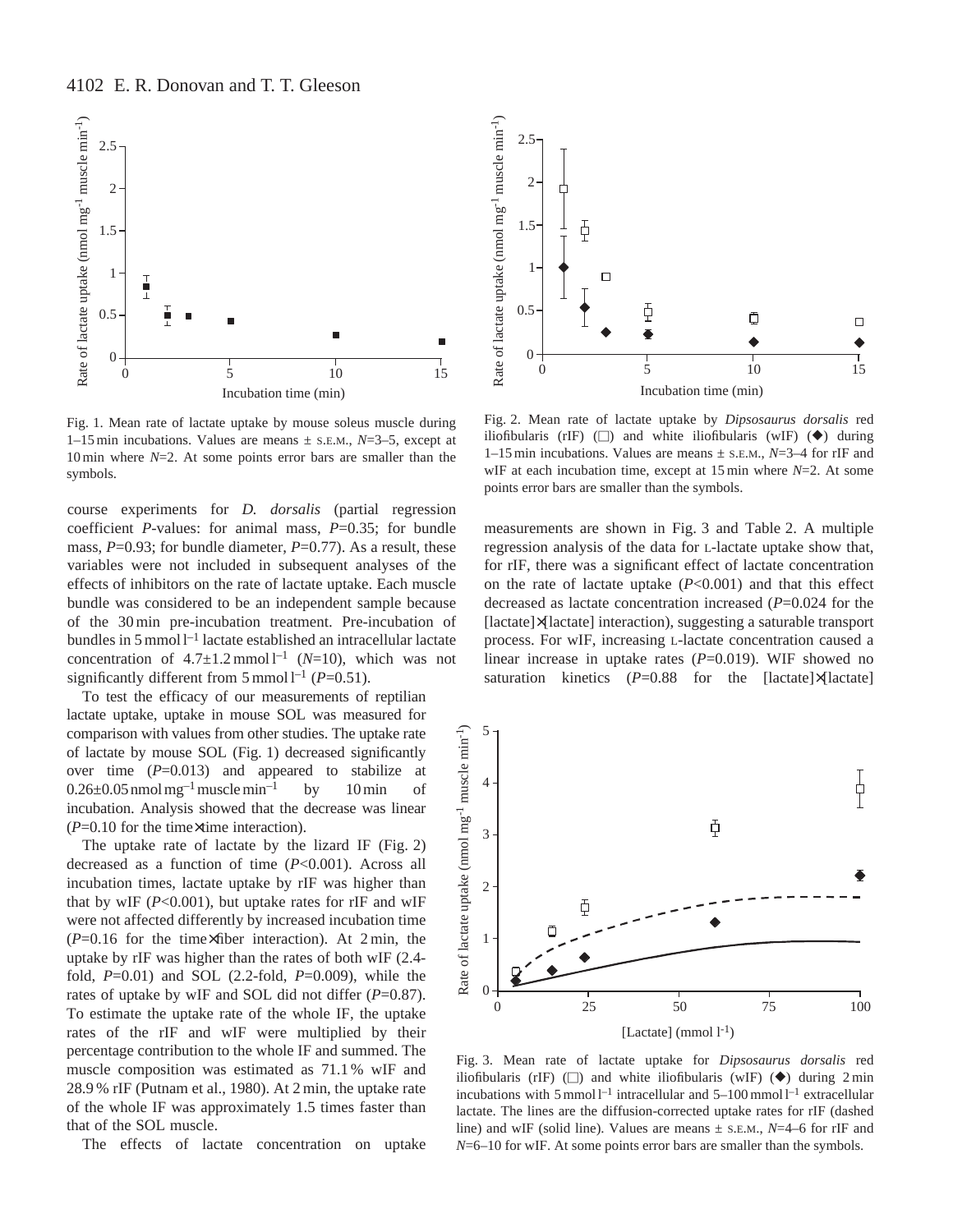|  |  |  |  |  |  |  | Table 2. Rates of uptake of L-lactate and D-lactate |
|--|--|--|--|--|--|--|-----------------------------------------------------|
|--|--|--|--|--|--|--|-----------------------------------------------------|

| Concentration                                                                                   | Uptake rates (nmol mg <sup>-1</sup> min <sup>-1</sup> ) |                 |  |  |
|-------------------------------------------------------------------------------------------------|---------------------------------------------------------|-----------------|--|--|
| $(mmol^{-1})$                                                                                   | L-Lactate                                               | D-Lactate       |  |  |
| rIF                                                                                             |                                                         |                 |  |  |
| 5                                                                                               | $0.36 + 0.08$                                           | $0.05 + 0.01$   |  |  |
| 15                                                                                              | $1.14 + 0.10$                                           | $0.13 + 0.03$   |  |  |
| 24                                                                                              | $1.60+0.15$                                             | $0.26 + 0.01$   |  |  |
| 60                                                                                              | $3.13 + 0.16$                                           | $0.46 + 0.11$   |  |  |
| 100                                                                                             | $3.89 \pm 0.36$                                         | $1.31 \pm 0.30$ |  |  |
| wIF                                                                                             |                                                         |                 |  |  |
| 5                                                                                               | $0.18 + 0.04$                                           | $0.12 + 0.01$   |  |  |
| 15                                                                                              | $0.38 \pm 0.05$                                         | $0.35 \pm 0.01$ |  |  |
| 24                                                                                              | $0.63 + 0.06$                                           | $0.56 + 0.13$   |  |  |
| 60                                                                                              | $1.31 + 0.08$                                           | $1.39 \pm 0.15$ |  |  |
| 100                                                                                             | $2.22+0.11$                                             | $2.32+0.55$     |  |  |
| Values are means $\pm$ s.e.m., $N \ge 4$ .<br>rIF, red iliofibularis; wIF, white iliofibularis. |                                                         |                 |  |  |

interaction). The uptake rates of D-lactate were linear for both rIF and wIF and were significantly lower than the corresponding uptake rates for L-lactate (*P*=0.0012 for rIF and *P*=0.025 for wIF) (Table 2). These data were used to correct the L-lactate uptake rates for diffusion, and the resulting curves (Fig. 3) were fitted to a Lineweaver–Burke plot. These plots gave an apparent  $K_m$  of 78.66 mmol  $l^{-1}$  and a  $V_{\text{max}}$  of  $4.16$  nmol mg<sup>-1</sup> muscle min<sup>-1</sup> for rIF and a  $K<sub>m</sub>$  of  $31.44$  mmol l<sup>-1</sup> and a  $V_{\text{max}}$  of 0.94 nmol mg<sup>-1</sup> muscle min<sup>-1</sup> for wIF.

The lactate uptake rates for rIF and wIF were 0.85 and  $0.28$  nmol mg<sup>-1</sup> muscle min<sup>-1</sup> for the 15 mmol l<sup>-1</sup> incubation and 0.36 and 0.18 nmol  $mg^{-1}$  muscle min<sup>-1</sup> for the 5 mmol  $1^{-1}$ incubations. The  $15$  mmol  $l^{-1}$  incubation uptake rates were significantly greater than the 5 mmol  $l^{-1}$  rates for rIF ( $P=0.004$ ) but not for wIF (*P*=0.098). Analysis of control lactate uptake rates in the inhibition experiments showed that rIF had a higher uptake rate than wIF in both the 5 and  $15$  mmol  $l^{-1}$ lactate incubation conditions (*P*<0.001) (Fig. 4A,B). In the  $15$  mmol  $l^{-1}$  lactate incubations, CIN significantly decreased uptake relative to the uninhibited control in rIF by 0.35 nmol mg<sup>-1</sup> muscle min<sup>-1</sup>  $(P<0.001)$  but not in WIF (decrease of  $0.07$  nmol mg<sup>-1</sup> muscle min<sup>-1</sup>,  $P=0.105$ ). ETH also significantly decreased uptake in rIF by 0.56 nmol mg<sup>-1</sup> muscle min<sup>-1</sup>  $(P<0.001)$  but not in wIF (decrease of  $0.05$  nmol mg<sup>-1</sup> muscle min<sup>-1</sup>,  $P=0.27$ ). In the 5 mmol l–1 incubations, CIN and ETH significantly decreased the uptake rate by rIF (decrease of 0.19 and 0.28 nmol mg<sup>-1</sup> muscle min<sup>-1</sup>, respectively;  $P<0.005$ ) and wIF (decrease of 0.10 and 0.08 nmol mg<sup>-1</sup> muscle min<sup>-1</sup>;  $P=0.017$ and *P*=0.038, respectively).

The adenylate energy charge decreased significantly in both the rIF and wIF ETH incubations (*P*<0.001) but there were no significant decreases at any other point in the experiment (Table 3). Creatine concentrations dropped significantly in all cases except in the rIF ETH incubations, whereas



Fig. 4. Rates of lactate uptake in  $(A)$  a  $5 \text{ mmol } 1^{-1}$  $intractallular:15 mmol<sup>1</sup> extracellular lactate concentration gradient$ and (B) a  $5 \text{ mmol } l^{-1}$  intracellular:  $5 \text{ mmol } l^{-1}$  extracellular concentration gradient in the presence of the monocarboxylate transporter inhibitors *N*-ethymaleimide (ETH) and α-cyano-4 hydroxycinnamate (CIN). Values are means ± S.E.M. for red iliofibularis (rIF) (hatched columns) and white iliofibularis (wIF) (open columns); *N*=4–8 in A and *N*=3–6 in B for each fiber type in each incubation condition. Comparisons were made only within [lactate] conditions and within fiber types. Columns with different superscripts were significantly different  $(P \le 0.05)$  for statistical comparisons made between inhibitor conditions, within a muscle type. CON, control.

phosphocreatine concentration decreased only in the wIF ETH incubation  $(P=0.006)$ .

## **Discussion**

The findings of this study show that facilitated transport is present in the skeletal muscles of *D. dorsalis* and that this process plays an important role in transporting lactate at concentrations seen during typical activities. Lactate metabolism has been shown to play an important part in the physiology and energetics of lizards, and there has been much study of lactate production, its removal and its metabolic fate in different tissues. Mechanisms of lactate transport to and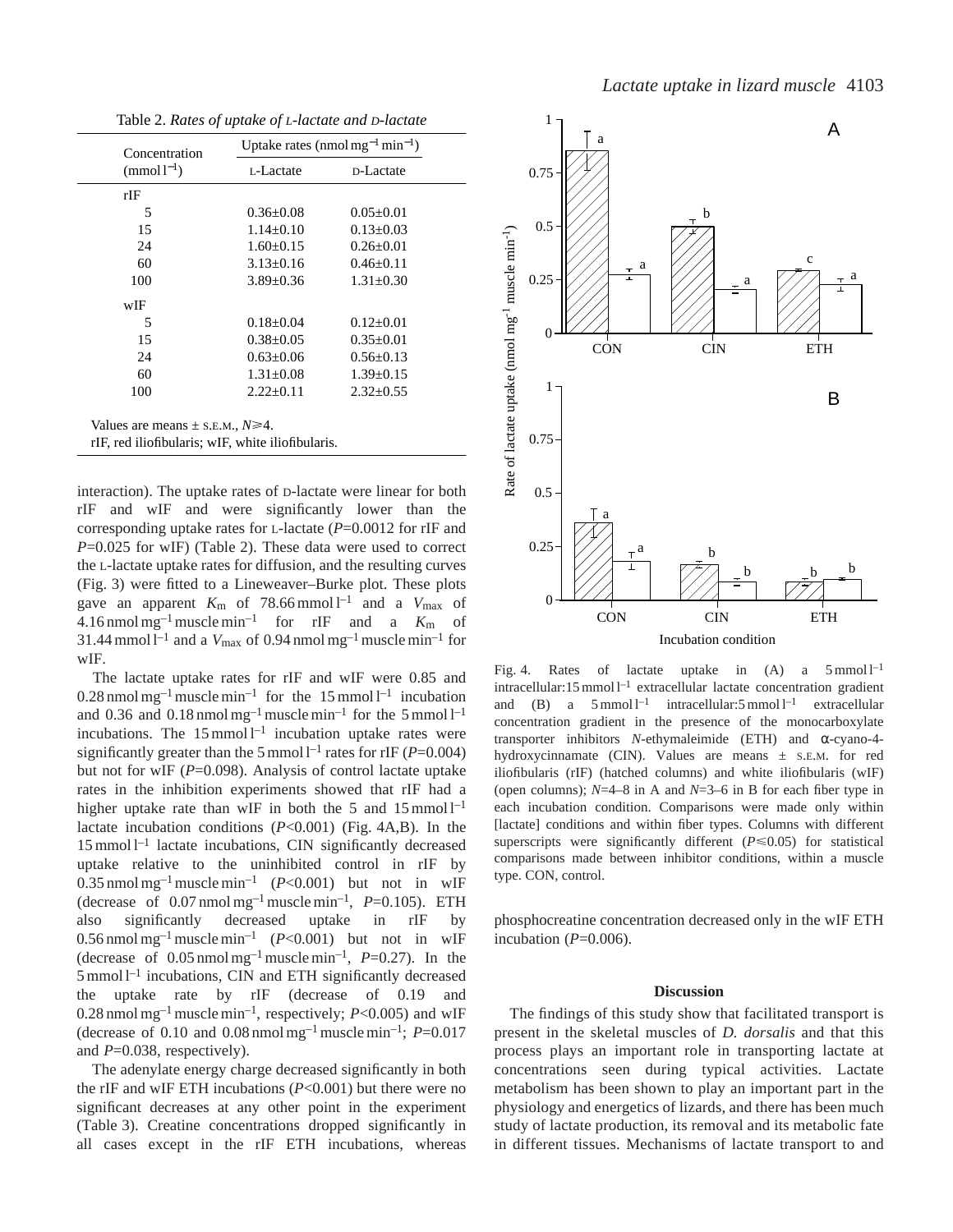# 4104 E. R. Donovan and T. T. Gleeson

|            |                                  | Post-                    | Control                            | <b>CIN</b>                  | <b>ETH</b>                   |
|------------|----------------------------------|--------------------------|------------------------------------|-----------------------------|------------------------------|
| Metabolite | In vivo resting<br>$(mmol^{-1})$ | dissection<br>$(mmol-1)$ | incubation<br>(mmol <sup>1</sup> ) | incubation<br>$(mmol^{-1})$ | incubation<br>$(mmol1^{-1})$ |
|            |                                  |                          |                                    |                             |                              |
| rIF        |                                  |                          |                                    |                             |                              |
| <b>AEC</b> | $0.92 \pm 0.02$                  | $0.91 \pm 0.02$          | $0.87 \pm 0.04$                    | $0.92 \pm 0.01$             | $0.12 \pm 0.06*$             |
| <b>ATP</b> | $5.08 \pm 0.91$                  | $3.15 \pm 0.36$          | $2.53 \pm 0.71$                    | $2.88 \pm 0.90$             | $0.07 \pm 0.18*$             |
| ADP        | $0.33 \pm 0.10$                  | $0.15 \pm 0.05$          | $0.22 \pm 0.07$                    | $0.13 \pm 0.08$             | $0.06 \pm 0.04$              |
| AMP        | $0.24 \pm 0.03$                  | $0.24 \pm 0.06$          | $0.24 \pm 0.05$                    | $0.19 \pm 0.03$             | $0.14 \pm 0.03$              |
| PCr        | $22.69 \pm 7.62$                 | $21.52 \pm 5.66$         | $20.67 \pm 6.78$                   | $27.76 \pm 4.49$            | $17.29 \pm 7.21$             |
| Cr         | $18.40 \pm 3.39$                 | $5.06 \pm 2.53*$         | $3.57 \pm 1.57*$                   | $3.63 \pm 1.27*$            | $8.18 \pm 3.50*$             |
| wIF        |                                  |                          |                                    |                             |                              |
| <b>AEC</b> | $0.92 \pm 0.03$                  | $0.90 \pm 0.03$          | $0.91 \pm 0.02$                    | $0.90 \pm 0.03$             | $0.67 \pm 0.04*$             |
| ATP        | $8.89 \pm 1.45$                  | $6.03 \pm 0.65$          | $4.89 \pm 1.06$                    | $5.38 \pm 1.47$             | $1.03 \pm 0.01*$             |
| ADP        | $0.32 \pm 0.12$                  | $0.33 \pm 0.18$          | $0.19 \pm 0.05$                    | $0.40 \pm 0.17$             | $0.10\pm0.00$                |
| AMP        | $0.55 \pm 0.04$                  | $0.50 \pm 0.10$          | $0.37 \pm 0.09$                    | $0.35 \pm 0.06*$            | $0.51 \pm 0.11$              |
| PCr        | $37.34 \pm 4.23$                 | $29.42 \pm 2.56$         | $30.07 \pm 3.08$                   | $29.57 \pm 8.44$            | $11.47 \pm 3.71*$            |
| Cr         | $23.90 \pm 3.69$                 | $5.51 \pm 0.58*$         | $5.14 \pm 1.81*$                   | $7.90 \pm 1.60*$            | $4.51 \pm 1.41*$             |

Table 3. *Metabolite concentrations and adenylate energy charge in red and white iliofibularis muscle throughout the uptake inhibition experiment*

Values are means  $\pm$  s.E.M.,  $N=3$  (except for rest,  $N=5$ ).

AEC, adenylate energy charge; Cr, creatine; PCr, phosphocreatine; rIF, red iliofibularis; wIF, white iliofibularis.

\*Indicates a significant difference from the resting value.

from these areas of production and utilization have not yet been examined. Our demonstration of active transport of lactate opens a new area of study into the activity physiology of lizards and the factors that regulate their muscular function.

# *Assessment of uptake procedure*

To assess the overall effects of the incubation procedure and inhibitors on muscle condition, AEC and creatine and phosphocreatine concentrations were measured at various points in the  $5 \text{ mmol } 1^{-1}$  inhibition procedure. These results (Table 3) show that, except for the muscles in the ETH incubations, all the muscle fiber bundles appeared to maintain an energy charge close to resting levels throughout the procedure and at the end of the incubations. However, the diminished PCr concentrations and AEC of the ETH-inhibited muscles suggest pathological effects on the physiology of the muscle cells beyond a simple inhibition of lactate transport. This raises questions about whether ETH is an appropriate inhibitor for studying protein-mediated transport in reptilian muscle fibers. Our results for the ETH incubations should not, therefore, be used to draw any conclusions about the processes of lactate transport in the muscles examined because they may not be an indication of the actual sensitivity of reptilian lactate transport proteins to ETH inhibition and instead simply be the result of deleterious effects of ETH on reptilian cellular homeostasis.

The difference between resting and experimental condition creatine concentrations merits comment. Phosphocreatine levels remained elevated; however, creatine levels were low relative to resting values (Table 3). Creatine loss was not associated with a similar decline in the concentration of any

adenylate. Lower creatine concentrations in incubated muscle do not appear to be due to a loss of membrane integrity because sucrose partitioning persisted in these tissues. Experiments involving electrical stimulation in which the IF was subjected to identical dissection and similar handling showed that the muscles remained capable of normal contractions for several hours (T. T. Gleeson, unpublished data) further suggesting that membrane viability remained throughout our incubation procedure. Creatine production and breakdown have not been well studied in lizards, but in mammals they have been shown to involve multiple steps, some reversible and some not, which eventually lead to the formation of creatinine (Wyss and Kaddurah-Daouk, 2000). It is possible that some of the degradative steps proceed at a greater rate in lizards than in mammals, leading to greater loss over time.

Measurements of lactate uptake in the mouse SOL were primarily to provide an assessment of our procedure. Our results for these measurements (Fig. 1), while somewhat lower than values reported elsewhere for similar incubation conditions (Bonen and McCullagh, 1994; Juel and Wibrand, 1989; McDermott and Bonen, 1994), are of the same magnitude and show that our methods were sound.

# *Time- and concentration-dependency of lactate uptake*

Measurements of lactate uptake by rIF over time show a pattern similar to that in mammals. Initial rates were rapid and decreased linearly for the first 3 min before leveling off (Fig. 2). Fig. 3 shows both the total and diffusion-corrected lactate uptake rates. At physiological concentrations, it appears that approximately 26–35 % of the transport is *via* diffusion in both rIF and wIF, while at higher concentrations  $(100 \text{ mmol } l^{-1})$  nearly 60% of the transport is due to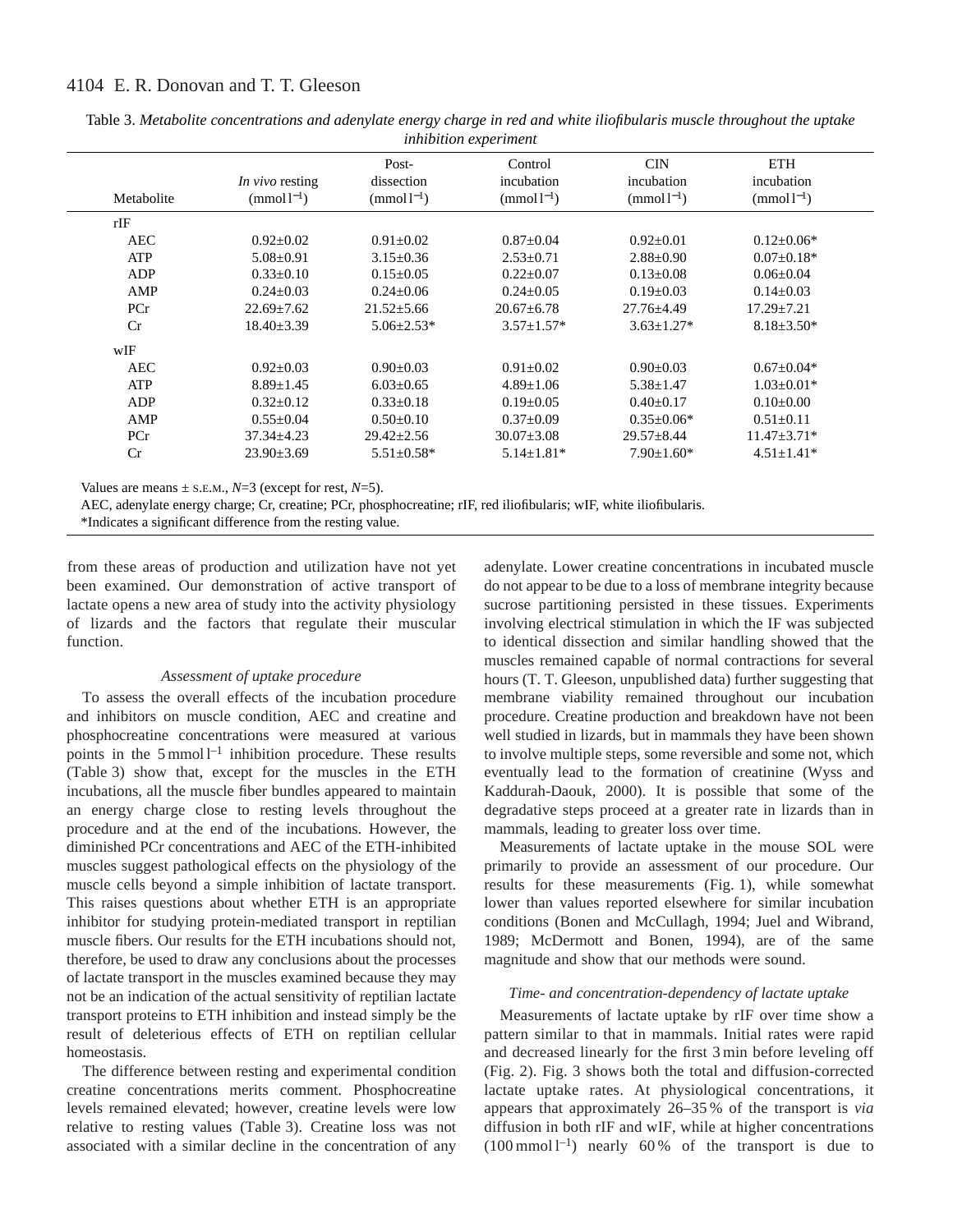diffusion. The *K*m and *V*max measured for the rIF are much higher than values reported for mammalian skeletal muscle, suggesting a high-capacity, low-affinity transport system relative to mammalian muscle (Watt et al., 1988; Juel and Wibrand, 1989; McDermott and Bonen, 1994). Physiological lactate concentrations in reptiles are often higher than in mammals (Gleeson, 1996), and these greater transport capacities could be beneficial in aiding recovery after activity.

## *Inhibitor effects*

 $CIN$  (5 mmol  $l^{-1}$ ) has been shown to inhibit uptake of 1 mmol l–1 lactate into isolated mouse SOL (McDermott and Bonen, 1994) and perfused rat hindlimb (Watt et al., 1988) by 22 %. Our data show inhibition of lactate uptake into rIF by 15 mmol  $1^{-1}$  CIN of 54% and 42% in the 5 and 15 mmol  $1^{-1}$ lactate treatments, respectively, and of 54 % for wIF in the  $5$  mmol  $l^{-1}$  lactate treatment (Fig. 4A,B). The fact that the inhibition measured here is greater than has been recorded in mammalian muscle may indicate either that the oxidative skeletal muscle of *D. dorsalis* has a higher percentage of its lactate uptake *via* a protein-mediated system or that its proteins simply have a higher affinity for these inhibitors.

The significant inhibition of uptake into rIF fibers by CIN in both 5 and  $15$  mmol  $l^{-1}$  lactate incubations suggests that facilitated transport plays a major role in the uptake of lactate at both resting and post-activity lactate concentrations. The significant inhibition of uptake into wIF by CIN in the  $5$  mmol  $1<sup>-1</sup>$  lactate incubation and the apparent saturation kinetics of the diffusion-corrected lactate uptake suggest that MCT-like facilitated transport may also play a role in lactate uptake into these fibers. However, there was no significant inhibition of the uptake rates into wIF for the  $15 \text{ mmol } l^{-1}$ incubations, and L-lactate uptake showed no saturation up to  $100 \,\mathrm{mmol} \, \mathrm{l}^{-1}$ . This could indicate that facilitated transport may play a major role in lactate uptake in wIF under resting conditions but that it may play a lesser role in steeper lactate concentration gradients. The low *K*m and *V*max obtained for wIF, relative to rIF, support this possibility.

To the best of our knowledge, the effects of CIN on mammalian white muscle have yet to be addressed. There are data on the effect of CIN on lactate transport in trout white muscle suggesting that CIN inhibits lactate efflux but not uptake. These data suggest that different pathways of proteinmediated uptake and efflux are present in trout. Trout, however, show a pattern of active lactate retention in white muscle that is very different from the pattern of rapid release into the bloodstream seen in reptilian and mammalian white muscle and that makes comparisons of CIN inhibition between trout and other taxa difficult (Laberee and Milligan, 1999; Wang et al., 1997). Taken together, the inhibition by CIN at  $5 \text{ mmol } l^{-1}$  and the diffusion-corrected saturation kinetic data suggest that lizard white muscle utilizes MCT-mediated transport for uptake but not to the same degree as appears to be the case for rIF.

While MCT transport may play a limited role in uptake into

wIF, this does not rule out the presence of MCT-facilitated lactate efflux in lizard glycolytic muscle. In mammalian muscle, there is evidence that lactate uptake and efflux tend to occur *via* different MCT isoforms (MCT1 and MCT4, respectively) which show different distributions in oxidative and glycolytic muscles (McCullagh et al., 1996; Wilson et al., 1998; Bonen et al., 2000). If this is also the case in lizards, it would be necessary to examine the effects of transport inhibitors on lactate efflux from wIF to assess more fully the role of MCT transport in this muscle.

# *Correlation between uptake rates and lactate production/utilization rates*

Post-exercise lactate concentrations in *D. dorsalis* rIF and wIF can be raised to 34.5 and 47.9 mmol  $kg^{-1}$ , respectively (Gleeson and Dalessio, 1990). Dealing with this lactate is vital both for acid–base balance and for recovery of depleted glycogen stores. After 2h of recovery from exhaustive activity, incorporation of lactate into glycogen *in vivo* is approximately  $48 \text{ nmol kg}^{-1}$  in rIF and  $18 \text{ nmol kg}^{-1}$  in wIF (Gleeson and Dalessio, 1990), and skeletal muscle glycogen synthesis accounts for approximately 50 % of the lactate removal during this period (Gleeson and Dallesio, 1989). The high rates of lactate uptake measured for rIF and the lower rates for wIF relate well to their respective rates of lactate utilization for glycogen synthesis. Glycolytic muscle is the major site of lactate production, and the intracellular concentrations post-activity are likely to be high enough to support the low rates of glycogen synthesis of these fibers during recovery. Although there appears to be little facilitated lactate uptake, there may be lactate efflux from these fibers at a significant rate during recovery to speed the restoration of intracellular pH and make lactate available to the oxidative fibers for metabolism. Again, measurements of lactate efflux would be required to determine any role of MCT proteins in this process.

# *Comparison of rIF and wIF with oxidative and glycolytic muscles in other animals*

Numerous studies have shown that mammalian glycolytic muscles have lower rates of lactate uptake than oxidative muscles (Juel et al., 1991; Bonen and McCullagh, 1994; McCullagh et al., 1997), and our results for reptilian muscle are similar. Across a range of rat and mouse skeletal muscles, there seems to be a strong correlation between the rates of lactate uptake and the oxidative capacity of the muscles (McCullagh et al., 1996). On the basis of citrate synthase activities, lizard rIF has an oxidative capacity similar to or lower than that of these mammalian oxidative muscles (Gleeson and Harrison, 1988; Moerland and Kushmerick, 1994; McCullagh et al., 1996). Therefore, lizard rIF might also be expected to have the same or a lower uptake rate. Our results indicate that rIF has a significantly higher lactate uptake rate than the mouse SOL (Figs 1, 2), suggesting that the correlation seen between oxidative capacity and lactate uptake in mammals is not present in *D. dorsalis*.